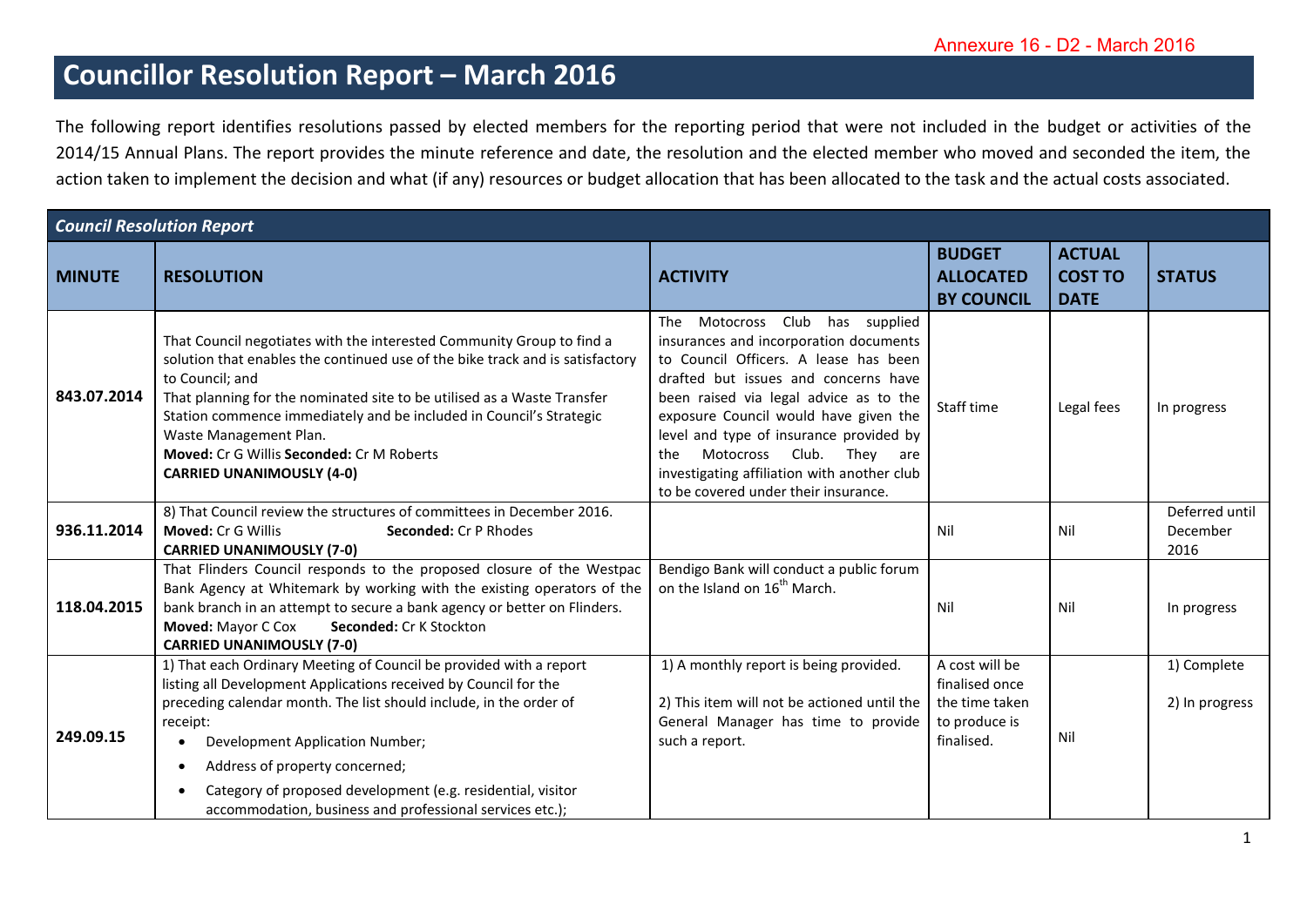## Annexure 16 - D2 - March 2016

|             | Proposed work (e.g. Construction of , extensions to ,<br>change of use, subdivision, demolition, alteration of boundary<br>etc.); and<br>Date received.<br>$\bullet$<br>2) That the Mayor seeks, from the General Manager, options for the<br>Council to publish this information on the Council's website, including<br>Representation status and Determination outcomes, in a manner<br>similar to that provided by the Launceston City Council, and updated<br>(weekly/fortnightly or monthly) as determined by Council.<br>Moved: Cr P Rhodes Seconded: Cr K Stockton<br><b>CARRIED UNANIMOUSLY (7-0)</b> |                                                                                                                                                                          |        |     |             |
|-------------|---------------------------------------------------------------------------------------------------------------------------------------------------------------------------------------------------------------------------------------------------------------------------------------------------------------------------------------------------------------------------------------------------------------------------------------------------------------------------------------------------------------------------------------------------------------------------------------------------------------|--------------------------------------------------------------------------------------------------------------------------------------------------------------------------|--------|-----|-------------|
| 287.10.2015 | That Council note the motion as recorded in the unconfirmed minutes of<br>the 29th September 2015 Furneaux Group Shipping Special Committee<br>meeting and resolve to undertake the following:<br>That Council engage a container repairer to assess the current state of<br>Council's four refrigerated shipping containers and provide Council with a<br>list of prioritised repairs and a cost estimate to consider.<br>Moved: Mayor C Cox Seconded: Cr K Stockton<br><b>CARRIED UNANIMOUSLY (6-0)</b>                                                                                                     | Royal Wolf has provided a basic site   Nil<br>unseen quote of \$3,000 - \$5,000 to fix<br>the exterior to a basic level.                                                 |        |     | In progress |
| 337.12.2015 | That Council allocates a maximum of \$2,500 to participate in the project to<br>deliver an Asian Engagement Strategy for Northern Tasmania only on the<br>provision that the project is supported by the Department of State Growth.<br>Moved: Cr D Williams<br>Seconded: Deputy Mayor M Cobham<br><b>CARRIED UNANIMOUSLY (7-0)</b>                                                                                                                                                                                                                                                                           | Northern Tourism Development has<br>been notified of Council's decision.<br>Awaiting notification that the project is<br>supported by the Department of State<br>Growth. | \$2500 | Nil | In Progress |
| 27.02.2016  | That Council rescinds the four policies listed below and allows them to lay<br>on the table for 28 days for public comment:<br>1. Advertising Signs - Airport;<br>2. Aerodrome Upgrade Policy;<br>3. Flinders Island Airport - Charges Policy; and<br>4. Policy for Leasing Land for Aircraft at Flinders Island Aerodrome.<br>Moved: Deputy Mayor M Cobham Seconded: Cr P Rhodes<br><b>CARRIED UNANIMOUSLY (5-0)</b>                                                                                                                                                                                         | The policies have been advertised on<br>Council's website and in Island News and<br>will lie on the table for public comment<br>until 24 <sup>th</sup> March 2016.       |        |     | In Progress |
| 29.02.2016  | That Council notes the letter dated $11th$ February 2016 from the Minister<br>for Local Government and notes the following:<br>In May 2012 Northern Tasmania Development completed a review of<br>1.<br>Local Government within the northern region. This review was<br>undertaken by Professor Brian Dollery working under the auspices of<br>New England Education and Research P/L. Professor Dollery's report<br>provided a synoptic, readily accessible account of the major challenges                                                                                                                  | The Mayor wrote to the Minister for<br>Local Government on 24 <sup>th</sup> February 2016<br>with Council's decision. To date, no<br>response has been received.         |        |     | Complete    |